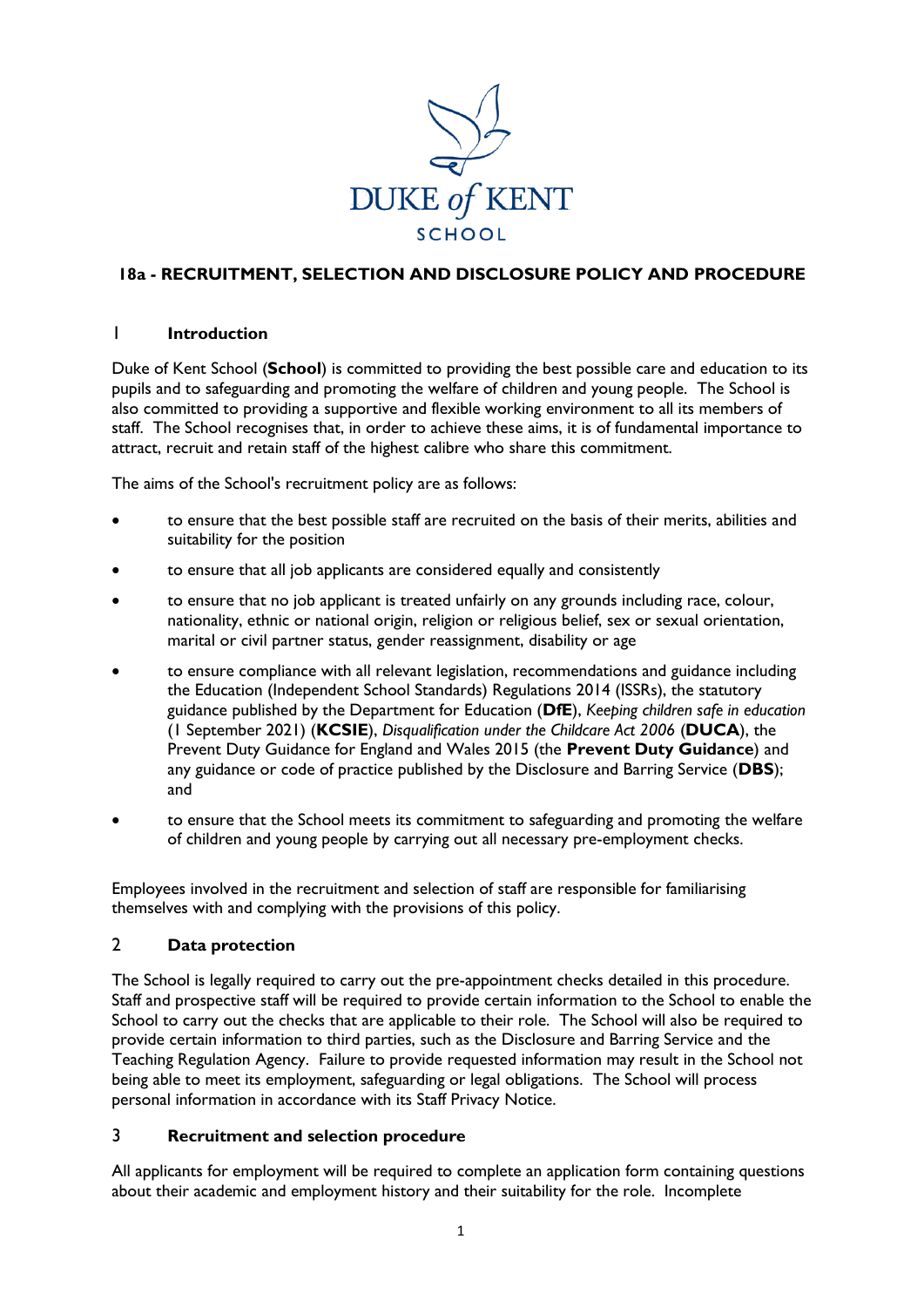application forms will be returned to the applicant where the deadline for completed application forms has not passed. Should there be any gaps in academic or employment history, a satisfactory explanation must be provided. A curriculum vitae will not be accepted in place of the completed application form.

Applicants will receive a job description and person specification for the role applied for. Application forms, job descriptions, person specifications, this policy and the School's child protection policy are available to download from the School's website.

The School will then conduct a shortlisting exercise by reviewing all application forms received in order to determine which applicants will be invited for interview. The shortlisting exercise will usually be conducted by two members of staff who will ideally also be involved in the interview process.

Shortlisted applicants will be invited to attend a formal interview at which which their skills and experience will be discussed in more detail. All shortlisted applicants will be tested at interview about their suitability to work with children.

All shortlisted applicants will be required to complete a self-declaration form prior to interview in which they will be asked to provide information about their criminal records history and other factors relevant to their suitability to work with children. This information will be considered and discussed with applicants at interview.

If it is decided to make an offer of employment following the formal interview, any such offer will be conditional on the following:

- the agreement of a mutually acceptable start date and the signing of a contract incorporating the School's standard terms and conditions of employment
- verification of the applicant's identity (where that has not previously been verified)
- verification of qualifications, whether professional or otherwise, which the School takes into account in making the appointment decision, or which are referred to in the application form, whether a requirement for the role or not
- verification of the applicant's employment history
- the receipt of two references (one of which must be from the applicant's most recent employer) which the School considers to be satisfactory
- for positions which involve "teaching work", information about whether the applicant has ever been referred to, or is the subject of a sanction, restriction or prohibition issued by the Teaching Regulation Agency which renders them unable or unsuitable to work at the School
- for applicants who have carried out teaching work outside the UK, information about whether the applicant has ever been referred to, or is the subject of a sanction issued by a regulator of the teaching profession in any other country which renders them unable or unsuitable to work at the School
- where the position amounts to "regulated activity (see section 4.3.2 below) the receipt of an enhanced disclosure from the DBS which the School considers to be satisfactory
- where the position amounts to "regulated activity" (see section 4.3.2 below) confirmation that the applicant is not named on the Children's Barred List\*
- information about whether the applicant has ever been subject to a direction under section 142 of the Education Act 2002 which renders them unable or unsuitable to work at the School
- for management positions, information about whether the applicant has ever been referred to the Department for Education, or is the subject of a direction under section 128 of the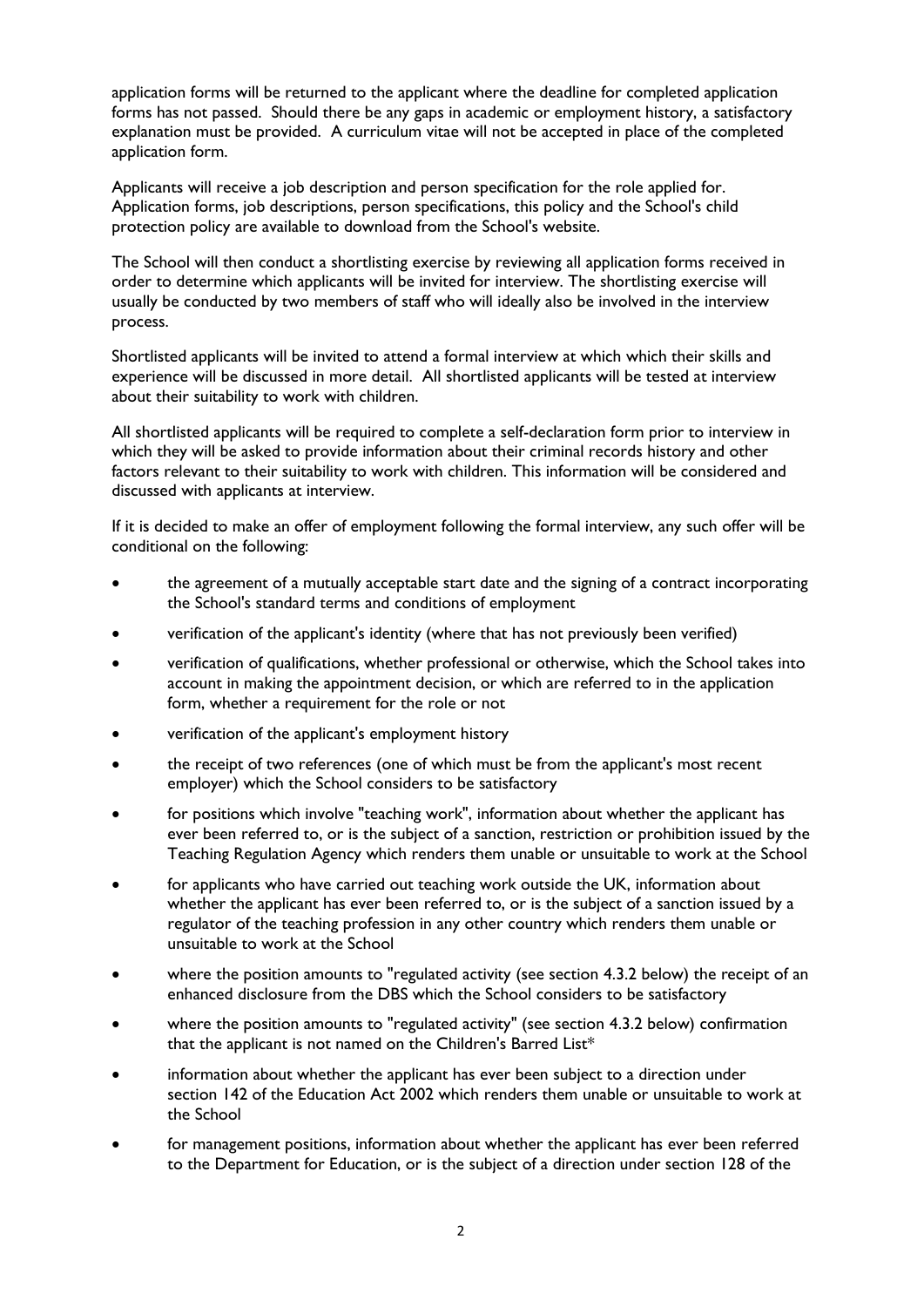Education and Skills Act 2008 which renders them unable or unsuitable to work at the School

- confirmation that the applicant is not disqualified from acting as a trustee / governor or senior manager of a charity under the Charities Act 2011 (if applicable, see section 4.6 below)
- confirmation that the applicant is not disqualified from working in connection with early or later years provision (if applicable, see section 4.7 below)
- verification of the applicant's medical fitness for the role (see section 4.8 below)
- verification of the applicant's right to work in the UK; and
- any further checks which the School decides are necessary as a result of the applicant having lived or worked outside of the UK which may include an overseas criminal records check, certificate of good conduct or professional references.

**\*The School is not permitted to check the Children's Barred List unless an individual will be engaging in "regulated activity". The School is required to carry out an enhanced DBS check for all staff, supply staff and governors who will be engaging in regulated activity. However, the School can also carry out an enhanced DBS check on a person who would be carrying out regulated activity but for the fact that they do not carry out their duties frequently enough i.e. roles which would amount to regulated activity if carried out more frequently.**

**Whether a position amounts to "regulated activity" must therefore be considered by the School in order to decide which checks are appropriate. It is however likely that in nearly all cases the School will be able to carry out an enhanced DBS check and a Children's Barred List check.**

#### 4 **Pre-employment checks**

In accordance with the recommendations set out in KCSIE, DUCA and the requirements of the ISSRs, the School carries out a number of pre-employment checks in respect of all prospective staff.

In addition to the checks set out below, the School reserves the right to obtain such formal or informal background information about an applicant as is reasonable in the circumstances to determine whether they are suitable to work at the School. This may include internet and social media searches.

In fulfilling its obligations the School does not discriminate on the grounds of race, colour, nationality, ethnic or national origin, religion or religious belief, sex or sexual orientation, marital or civil partner status, gender reassignment, disability or age.

## 4.1 **Verification of identity, address, right to work in the UK and qualifications**

All applicants who are invited to an interview will be required to bring with them evidence of their identity, right to work in the UK, address and qualifications.

The School asks for this information at interview to ensure that the person attending interview is who they claim to be, that they are permitted to work for the school if appointed and that they hold appropriate qualifications.

**Identity and address:** all applicants must bring with them to interview, original documents which evidence their identity and address as set out below and in the list of valid identity documents at Appendix 1 (these requirements comply with DBS identity checking guidelines):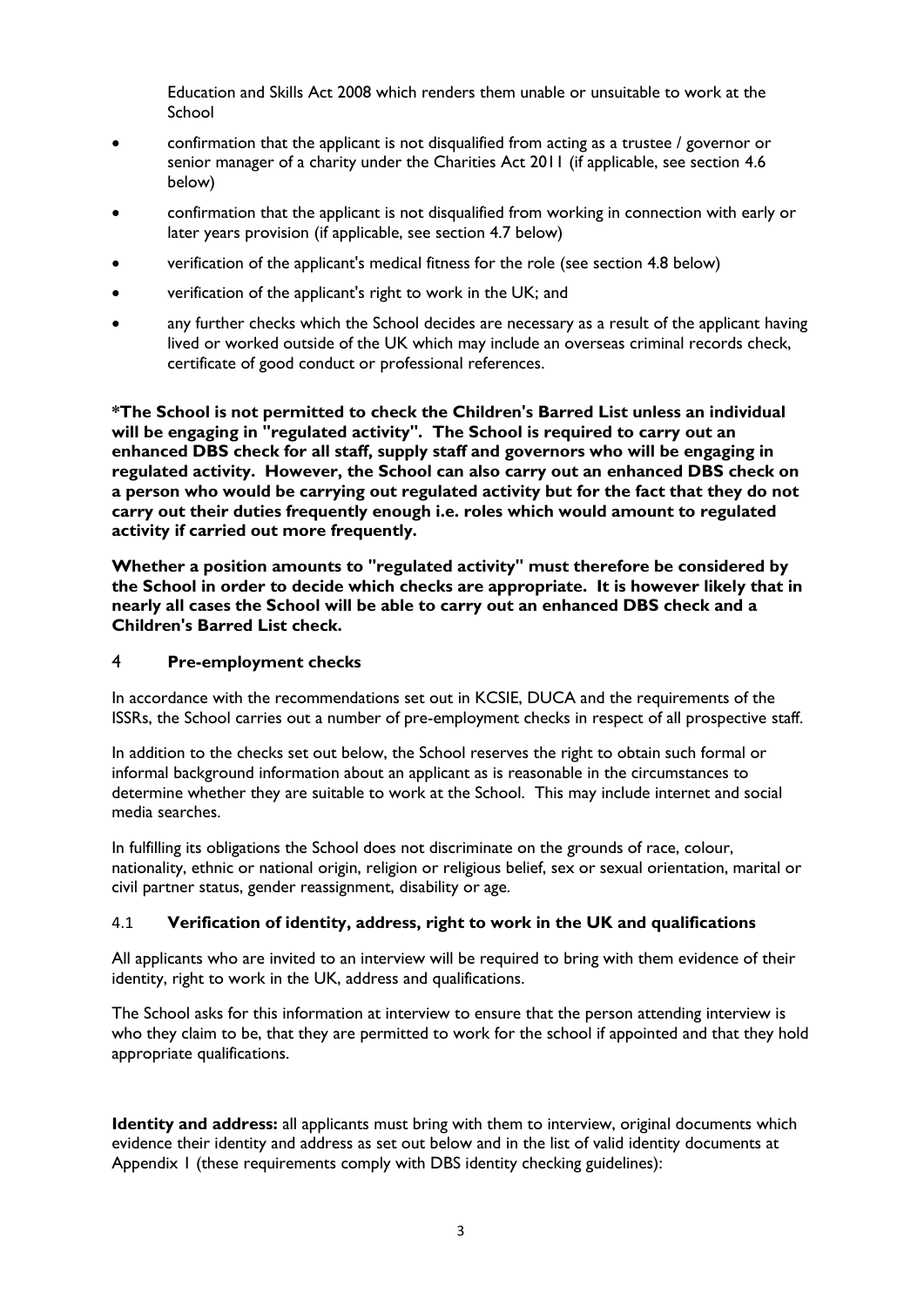- one document from Group 1\*; and
- two further documents from either of Group 1\*, Group 2a or Group 2b, one of which must verify the applicant's current address; and

(\* applicants must always provide their birth certificate as one form of identity unless there is good reason why this cannot be provided).

Where an applicant claims to have changed their name by deed poll or any other means (e.g. marriage, adoption, statutory declaration) they will be required to provide documentary evidence of the change. They will also be required to provide their birth certificate.

The School asks for the date of birth of all applicants in order to verify identity and check for any unexplained discrepancies in the employment and education history. The School does not discriminate on the grounds of age.

**Right to work in the UK:** all applicants must also bring to interview a valid form of evidence which confirms their right to work in the UK. Valid forms of evidence can be found in the Home Office "Right to Work Checklist"; (right to work checklist(publishing.service.gov.uk)).

The School will check this evidence in accordance with the Home Office "Code of Practice on preventing illegal working: Civil penalty scheme for employers; 1 July 2021"(Code of practice on preventing illegal working (publishing.service.gov.uk)).

**Qualifications:** all applicants must also bring to interview original documents which evidence any educational and professional qualifications referred to in their application form and/or which the School requests.

## 4.2 **References**

References may be taken up on short listed applicants prior to interview where possible. Please note that no questions will be asked about health or medical fitness prior to any offer of employment being made.

All offers of employment will be subject to the receipt of a minimum of two references which are considered satisfactory by the School. One of the references must be from the applicant's current or most recent employer. If the current / most recent employment does / did not involve work with children, then the second reference should be from the employer with whom the applicant most recently worked with children. Neither referee should be a relative or someone known to the applicant solely as a friend.

All referees will be asked whether they believe the applicant is suitable for the job for which they have applied and whether they have any reason to believe that the applicant is unsuitable to work with children. All referees will be sent a copy of the job description and person specification for the role for which the applicant has applied. If the referee is a current or previous employer, they will also be asked to confirm the following:

- the applicant's dates of employment, salary, job title / duties, reason for leaving, performance, sickness\* and disciplinary record
- whether the applicant has ever been the subject of disciplinary procedures involving issues related to the safety and welfare of children (including any in which the disciplinary sanction has expired), except where the issues were deemed to have resulted from allegations which were found to be unsubstantiated, unfounded, false or malicious
- whether any allegations or concerns have been raised about the applicant that relate to the safety and welfare of children or young people or behaviour towards children or young people, except where the allegation or concerns were found to be unsubstantiated, unfounded, false or malicious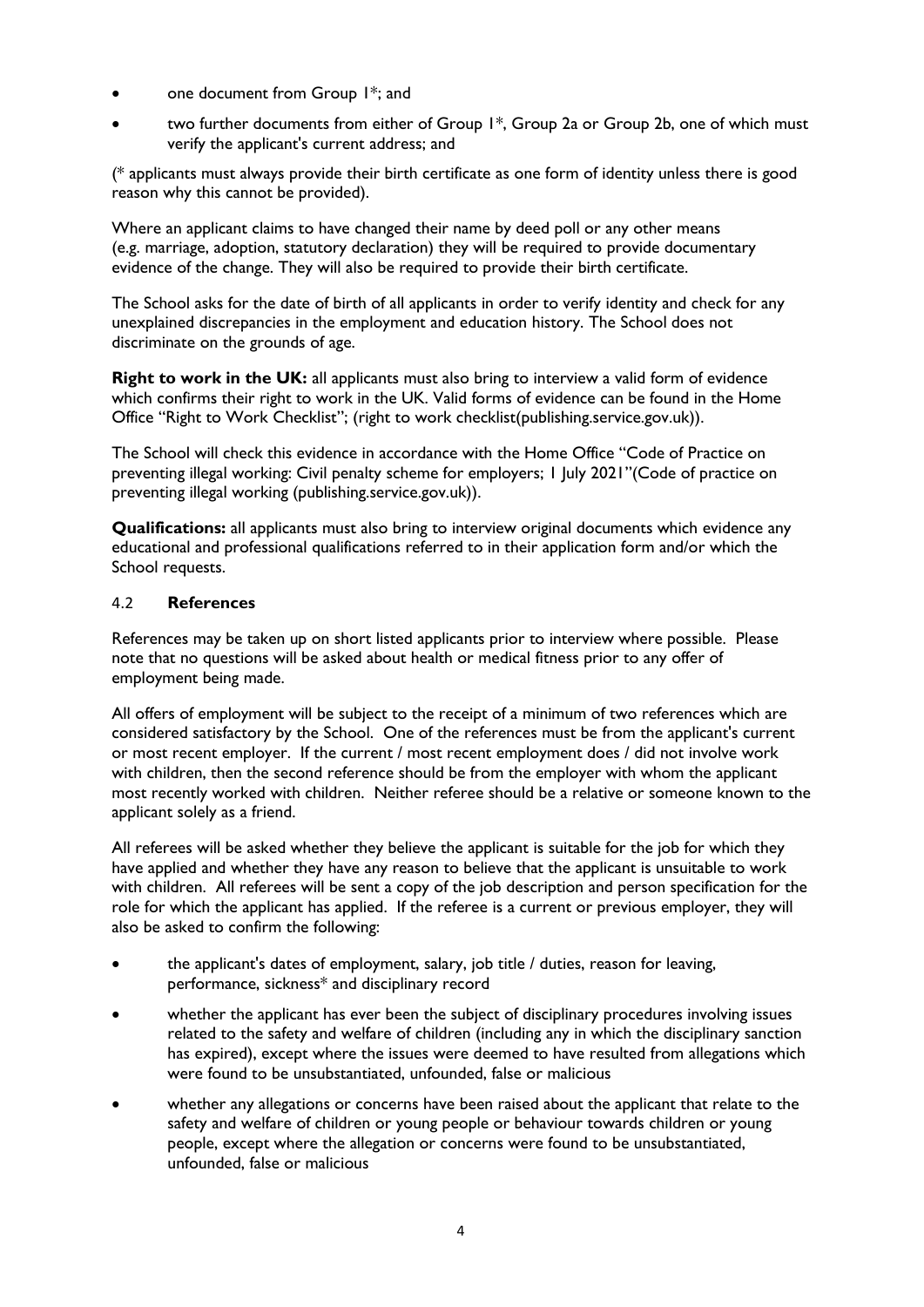whether the applicant could be considered to be involved in "extremism" (see the definition of "extremism" at section 7 below).

(\*questions about health or sickness records will only be included in reference requests sent out after the offer of employment has been made.)

The School will only accept references obtained directly from the referee and it will not rely on references or testimonials provided by the applicant or on open references or testimonials.

The School will compare all references with any information given on the application form. Any discrepancies or inconsistencies in the information will be taken up with the applicant and the relevant referee before any appointment is confirmed.

Where a reference is not received prior to interview it will be reviewed upon receipt. Any discrepancies identified between the reference and the application form and/or the interview assessment form will be considered by the School. The applicant may be asked to provide further information or clarification before an appointment can be confirmed.

If factual references are received i.e. those which contain limited information such as job title and dates of employment, this will not necessarily disadvantage an applicant although additional references may be sought before an appointment can be confirmed.

The School may at its discretion make telephone contact with any referee to verify the details of the written reference provided.

The School treats all references given or received as confidential which means that the applicant will not usually be provided with a copy.

All references received from a school must be countersigned by the Head of that school.

All internal candidates who apply for a new role at the School will have their application assessed in accordance with this procedure. References may be taken up on internal candidates as part of the application process and can be provided by colleagues as the School will be the most recent employer and will previously have taken up references from past employers.

#### 4.3 **Criminal records checks**

Prior to 29 May 2013 an enhanced disclosure contained details of all convictions on record (including those which are defined as "spent" under the Rehabilitation of Offenders Act 1974) together with details of any cautions, reprimands or warnings held on the Police National Computer. It could also contain non-conviction information from local police records which a chief police officer considered relevant to the role applied for at the School.

#### 4.3.1 **DBS filtering rules**

With effect from 29 May 2013 the DBS commenced the filtering and removal of certain specified information relating to old and minor criminal offences from all criminal records disclosures. The filtering rules developed by the DBS and the Home Office designate certain spent convictions and cautions as "protected". "Protected" convictions and cautions are not included in a DBS certificate and job applicants are not required to disclose them during the recruitment process. It is unlawful for an employer to take into account a conviction or caution that should not have been disclosed. If a protected conviction or caution is inadvertently disclosed to the School during the recruitment process it must be disregarded when making a recruitment decision.

A conviction will always be disclosable if it was imposed for a "specified offence" committed at any age. A caution issued for a "specified offence" committed over the age of 18 will always be disclosable. However, a caution issued for a "specified offence" committed under the age of 18 is never disclosable. "Specified offences" are usually of a serious violent or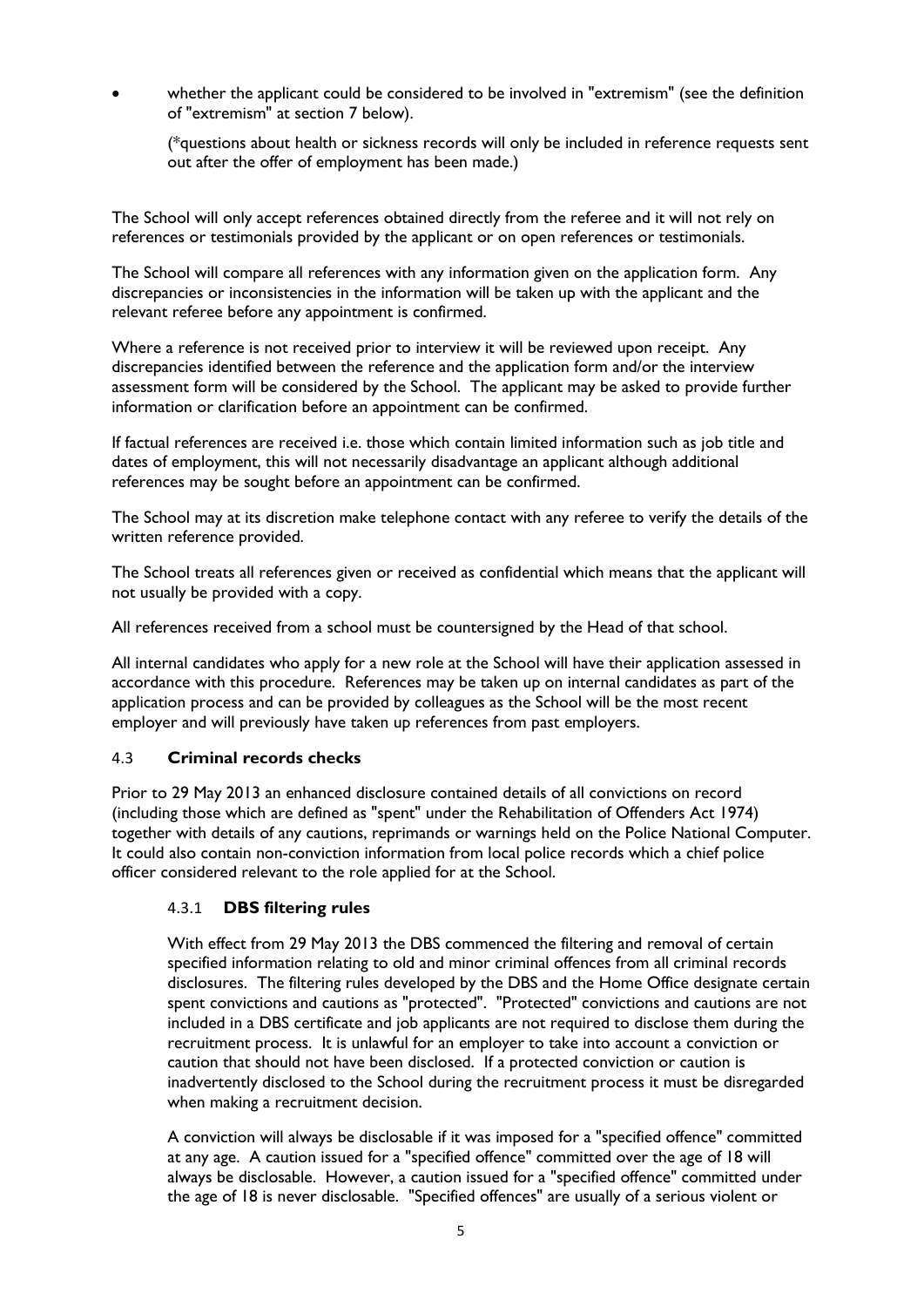sexual nature, or are relevant for safeguarding children and vulnerable adults. The list of "specified offences" can be found at:

https://www.gov.uk/government/publications/dbs-list-of-offences-that-will-never-be-filteredfrom-a-criminal-record-check

The filtering rules have recently been updated and work as follows:

#### **For those aged 18 or over at the time of an offence**

A spent criminal conviction for an offence committed in the United Kingdom when a person was over the age of 18 will not be disclosed in a DBS certificate (and does not have to be disclosed by the job applicant) if:

- (a) eleven years have elapsed since the date of the conviction;
- (b) it did not result in a custodial sentence; and
- (c) it was not imposed for a "specified offence".

A spent caution for an offence committed when a person was over the age of 18 will not be disclosed in a DBS certificate (and does not have to be disclosed by a job applicant) if:

- (a) six years have elapsed since the date it was issued; and
- (b) it was not issued for a "specified offence".

#### **For those aged under 18 at the time of an offence**

A spent conviction for an offence committed when a person was under the age of 18 will not be disclosed in a DBS certificate (and does not have to be disclosed by a job applicant) if:

- (a) five and a half years have elapsed since the date of the conviction;
- (b) it did not result in a custodial sentence; and
- (c) it was not imposed for a "specified offence".

A caution issued for an offence committed when a person was under the age of 18 will never be disclosed in a DBS certificate (and does not have to be disclosed by a job applicant).

#### 4.3.2 **Regulated activity**

The School applies for an enhanced disclosure from the DBS and a check of the Children's Barred List (now known as an Enhanced Check for Regulated Activity) in respect of all positions at the School which amount to "regulated activity" as defined in the Safeguarding Vulnerable Groups Act 2006 (as amended). The purpose of carrying out an Enhanced Check for Regulated Activity is to identify whether an applicant is barred from working with children by inclusion on the Children's Barred List and to obtain other relevant suitability information. Any position undertaken at, or on behalf of the School will amount to "regulated activity" if it is carried out:

- (a) frequently, meaning once a week or more; or
- (b) overnight, meaning between 2.00 am and 6.00 am; or
- (c) satisfies the "period condition", meaning four times or more in a 30 day period; and
- (d) provides the opportunity for contact with children.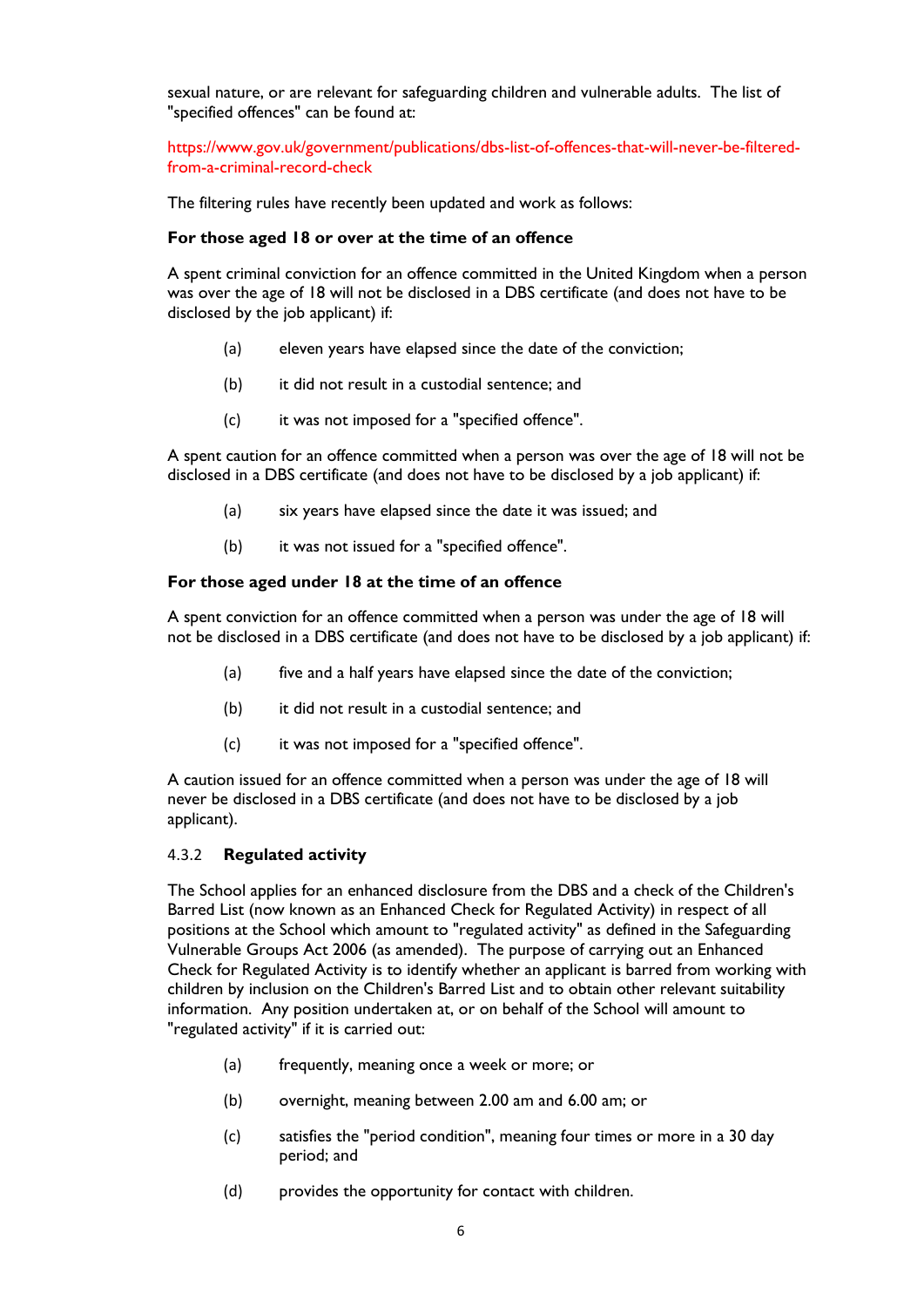Roles which are carried out on an unpaid / voluntary basis will only amount to regulated activity if, in addition to the above, they are carried out on an unsupervised basis.

It is for the School to decide whether a role amounts to "regulated activity" taking into account all the relevant circumstances. However, nearly all posts at the School amount to regulated activity. Limited exceptions could include an administrative post undertaken on a temporary basis in the School office outside of term time or voluntary posts which are supervised.

#### 4.3.3 **The DBS disclosure certificate**

The DBS issues the DBS disclosure certificate to the subject of the check only, rather than to the School. It is a condition of employment with the School that the original disclosure certificate is provided to the School. Original certificates should not be sent by post. A convenient time and date for bringing the certificate into the School should be arranged as soon as it has been received. Applicants who are unable to attend at the School to provide the certificate are required to send in a certified copy by post or email. Certified copies must be sent to HR. Where a certified copy is sent, the original disclosure certificate must still be provided on the first working day.

Employment will remain conditional upon the original certificate being provided and it being considered satisfactory by the School.

## 4.3.4 **Starting work pending receipt of the DBS disclosure**

If there is a delay in receiving a DBS disclosure the Head has discretion to allow an individual to begin work pending receipt of the disclosure certificate. This will only be allowed if all other checks, including a clear check of the Children's Barred List (where the position amounts to regulated activity), have been completed and once appropriate supervision has been put in place.

#### 4.3.5 **Applicants with periods of overseas residence**

DBS checks will still be requested for applicants with recent periods of overseas residence and those with little or no previous UK residence. The School will take into account the "DBS unusual addresses guide" in such circumstances.

For applicants who are living overseas, or who have lived overseas previously, obtaining a DBS certificate may be insufficient to establish their suitability to work at the School. In such cases the applicant will be required to provide additional information about their suitability from the country (or countries) in which they have lived. The School's policy is to request such information from each overseas country in which the applicant has lived for a period of three months or more in the previous five years.

When requesting such information the School has regard to relevant government guidance and will therefore always require the applicant to apply for a formal check from the country in question i.e. a criminal records check (or equivalent) or a certificate of good conduct.

The School recognises that formal checks are not available from some countries, that they can be significantly delayed or that a response may not be provided. In such circumstances the School will seek to obtain further information from the country in question, such as a reference from any employment undertaken in that country.

In addition, where an applicant for a teaching position has worked as a teacher outside of the UK, the School will ask the applicant to obtain from the professional regulating authority of the teaching profession in each country in which they have worked as a teacher, evidence which confirms that they have not imposed any sanctions or restrictions on the applicant and that they are not aware of any reason why the applicant may be unsuitable to work as a teacher. The School will also ask shortlisted applicants (and their referees) to disclose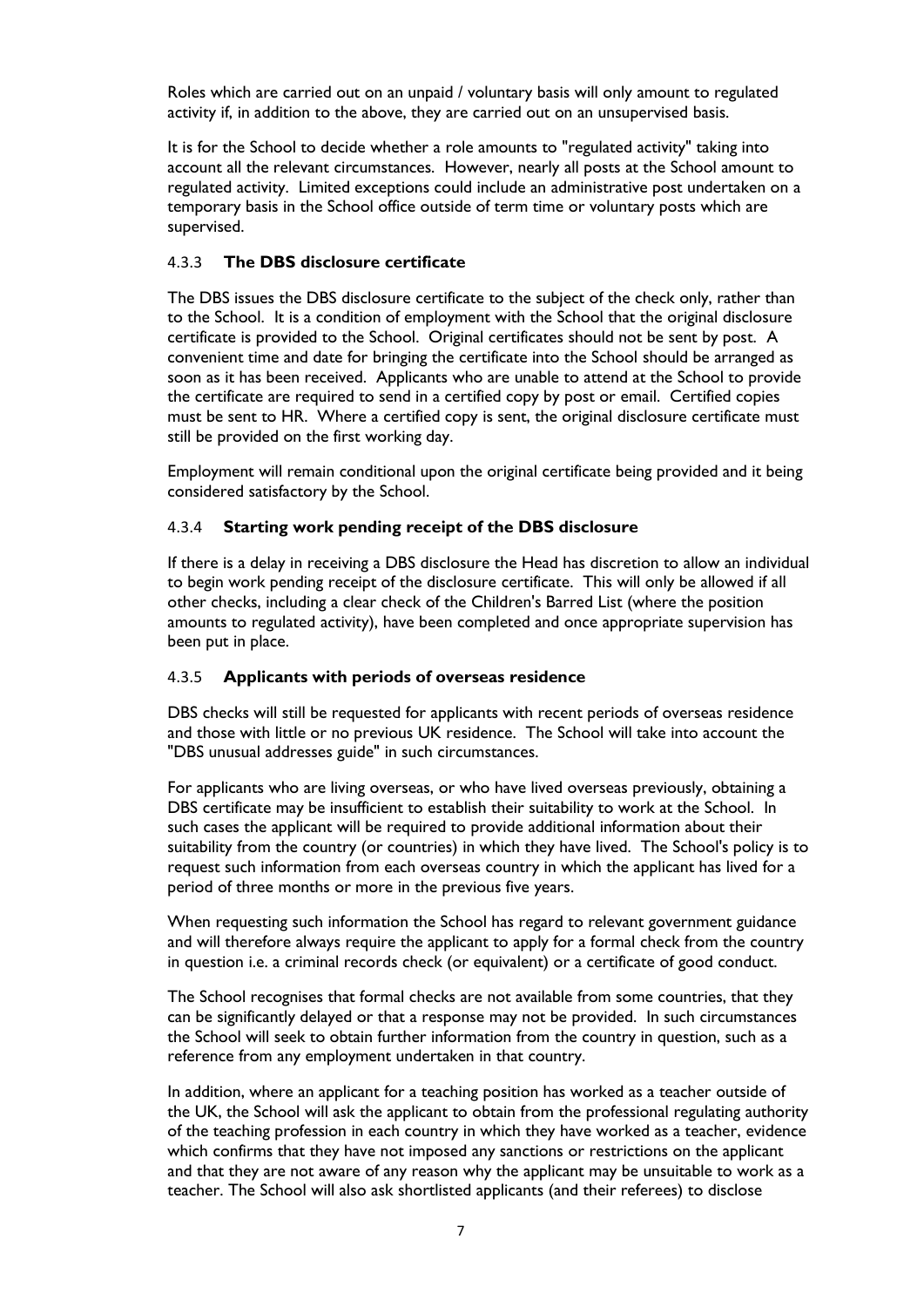whether they have ever been referred to, or are the subject of a sanction issued by, the regulator of the teaching profession in the countries in which they have carried out teaching work.

Sanctions and restrictions issued by the regulating authority of another country will not prevent a person from working as a teacher at the School. However, the School will take all relevant information into account in determining whether an applicant is suitable to work at the School.

The School may allow an applicant to commence work pending receipt of a formal check from a particular country if it has received a reference and/or letter of professional standing from that country and considers the applicant suitable to start work. Decisions on suitability will be based on all of the information that has been obtained during the recruitment process. Unless expressly waived by the School, continued employment will remain conditional upon the School being provided with the outcome of the formal check and it being considered satisfactory.

If no information is available from a particular country the School may allow an applicant to commence work if they are considered suitable based on all of the information that has been obtained during the recruitment process.

The School will take proportionate risk based decisions on a person's suitability in these circumstances. All suitability assessments must be documented and retained on file

If the formal check is delayed and the School is not satisfied about the applicant's suitability in the absence of that information, the applicant's proposed start date may be delayed until the formal check is received.

#### 4.4 **Prohibition from teaching check**

The School is required to check whether staff who carry out "teaching work" are prohibited from doing so. The School uses the Teaching Regulation Agency Teacher Services system to check whether successful applicants are the subject of a prohibition, or interim prohibition order issued by a professional conduct panel on behalf of the Teaching Regulation Agency.

In addition the School asks all shortlisted applicants to declare whether they have ever been referred to, or are the subject of a sanction, restriction or prohibition issued by, the Teaching Regulation Agency or other equivalent body in the UK.

Where an applicant is not currently prohibited from teaching but has been the subject of a referral to, or hearing before, the Teaching Regulation Agency (or other equivalent body), whether or not that resulted in the imposition of a sanction, or where a sanction has lapsed or been lifted, the School will consider whether the facts of the case render the applicant unsuitable to work at the School.

The School applies the definition of "teaching work" set out in the Teachers' Disciplinary (England) Regulations 2012 which states that the following activities amount to "teaching work":

- planning and preparing lessons and courses for pupils
- delivering lessons to pupils
- assessing the development, progress and attainment of pupils; and
- reporting on the development, progress and attainment of pupils.

The above activities do not amount to "teaching work" if they are supervised by a qualified teacher or other person nominated by the Head. If in any doubt or if the applicant has taught previously, or may teach in future, the check will be undertaken, including for sports coaches.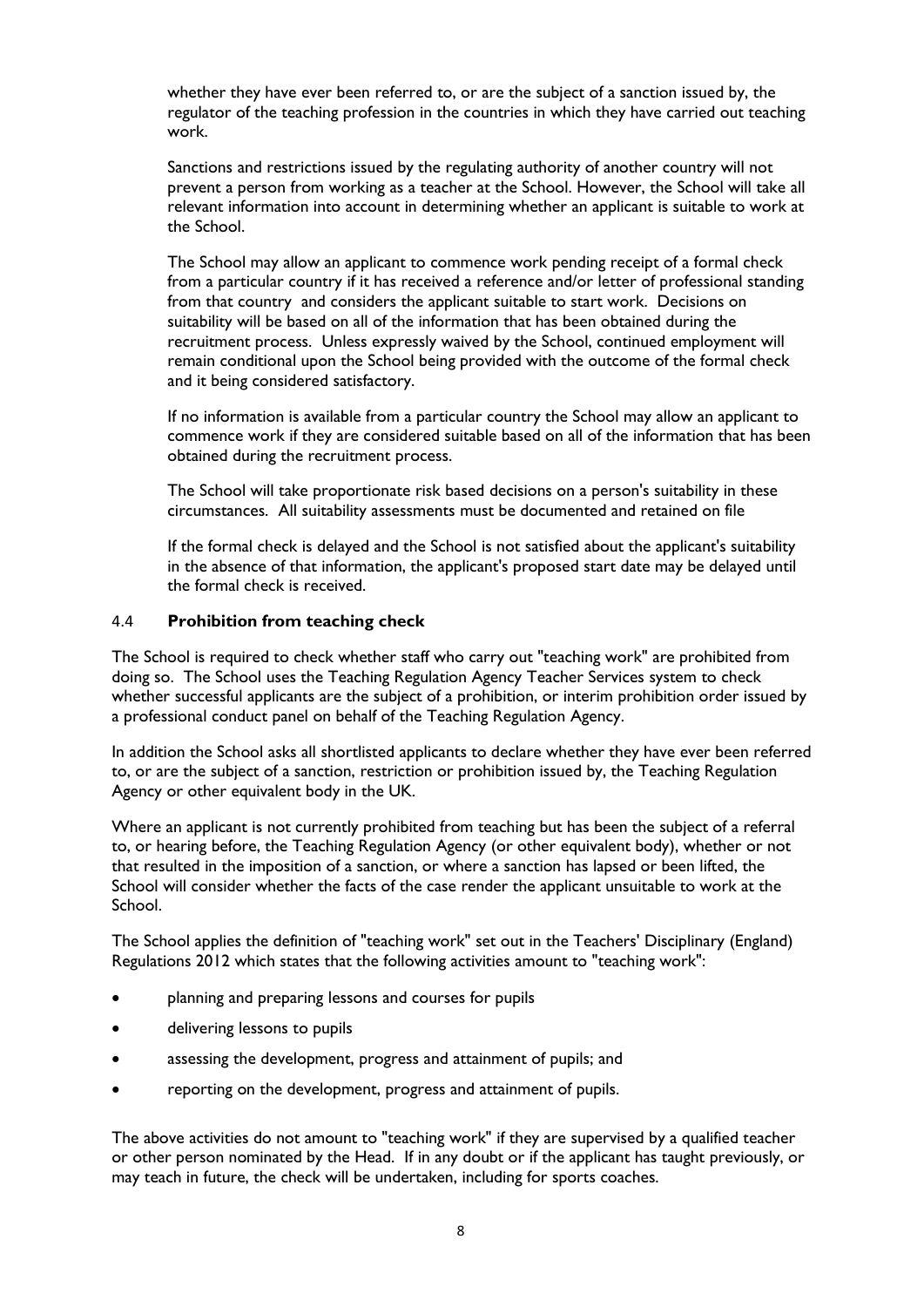## 4.5 **Prohibition from management check**

The School is required to check whether any applicant for a management position is subject to a direction under section 128 of the Education and Skills Act 2008 which prohibits, disqualifies or restricts them from being involved in the management of an independent school (a section 128 direction).

The School will carry out checks for section 128 directions when appointing applicants into management positions from both outside the School and by internal promotion.

This check applies to appointments to the following positions made on or after 12 August 2015:

- Head
- teaching posts on the senior leadership team
- teaching posts which carry a departmental head role; and
- support staff posts on the senior leadership team;
- The School will assess on a case by case basis whether the check should be carried out when appointments are made to teaching and support staff roles which carry additional responsibilities.

All individualswho are appointed to the governing body will be subject to a section 128 direction check.

The relevant information is contained in the enhanced DBS disclosure certificate (which the School obtains for all posts at the School that amount to regulated activity). It can also be obtained through the Teaching Regulation Agency Teacher Services system. The School will use either, or both, methods to obtain this information.

In addition the School asks all shortlisted applicants to declare whether they have ever been the subject of a referral to the Department for Education, or are subject to a section 128 direction or any other sanction which prohibits, disqualifies or restricts them from being involved in the management of an independent school.

Where an applicant is not currently prohibited from management but has been the subject of a referral to, or hearing before, the Department for Education or other appropriate body, whether or not that resulted in the imposition of a section 128 direction or other sanction, or where a section 128 direction or other sanction has lapsed or been lifted, the School will consider whether the facts of the case render the applicant unsuitable to work at the School.

## 4.6 **Disqualification from acting as a charity trustee or senior manager**

## 4.6.1 **Background**

Under the Charities Act 2011 it is a criminal offence for a person to act as a trustee or senior manager of a charity when disqualified from doing so. The Charities Act 2011 sets out the grounds on which a person can be disqualified from acting as a trustee or senior manager. These include various spent and unspent criminal offences and other sanctions.

## 4.6.2 **Who is covered**

A person is considered to be a charity trustee if they are one of the people who have general control and management of the administration of the charity. In an independent school the trustees will typically be the governors of the school.

Senior managers include those employees who report directly to the charity trustees or have responsibility for the overall management and control of the charity's finances. At the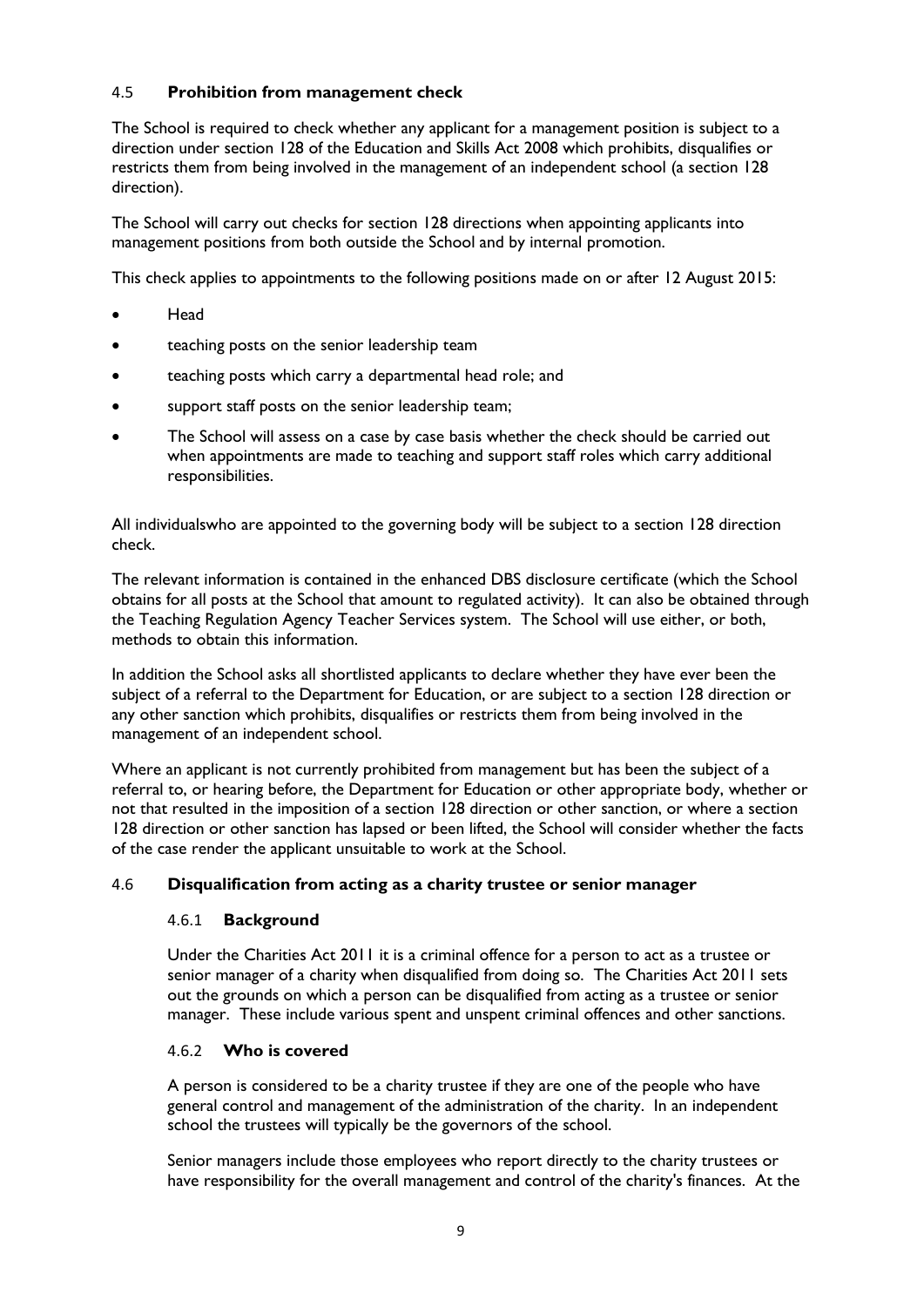School the disqualification rules will be applicable to all governors, the Head / Principal, Bursar and potentially other senior staff who report directly to the governors.

There is no single list or register that covers all of the disqualification criteria and the School therefore adopts a pragmatic approach to checking whether a person is disqualified. This is achieved by the use of a self-declaration form and the checking of relevant publically accessible registers.

#### 4.6.3 **Self-declaration**

All those who are covered by the disqualification rules are required to complete a selfdeclaration form to confirm whether, to the best of their knowledge, they are subject to any of the disqualification criteria.

A failure to disclose relevant information, or the provision of false information, which subsequently comes to the School's attention may result in the termination of an appointment as a governor or senior manager or the withdrawal of an offer of employment and may also amount to a criminal offence.

All those who are required to complete a self-declaration form are also under an ongoing duty to inform the School if there is a change in their circumstances that results or may result in them becoming disqualified from acting as a governor or senior manager.

## 4.6.4 **Checks by the School**

To ensure that it has accurate and up to date information the School will also check the following registers in respect of each governor and senior manager who is already in post or is appointed in future:

- (a) the Bankruptcy and Insolvency Register;
- (b) the register of disqualified directors maintained by Companies House; and
- (c) and the register of persons who have been removed as a charity trustee.

#### 4.6.5 **Waiver**

A person who discloses that one or more of the disqualification criteria is applicable to them may apply to the Charity Commission for a waiver of the disqualification.

The School may at its absolute discretion withdraw an offer of employment for a senior manager or cease or terminate an appointment to the governing body if a waiver application becomes necessary or is rejected by the Charity Commission. The School is under no obligation to await the outcome of a Charity Commission waiver application before taking such action.

## 4.7 **Childcare disqualification**

The Childcare Act 2006 (**Act**) and the Childcare (Disqualification) and Childcare (Early Years Provision Free of Charge) (Extended Entitlement) (Amendment) Regulations 2018 (**Regulations**) state that it is an offence for the School to employ anyone in connection with our early years provision (**EYP**) or later years provision (**LYP**) who is disqualified, or for a disqualified person to be directly involved in the management of EYP or LYP.

## 4.7.1 **Definitions**

(a) EYP includes usual school activities and any other supervised activity for a child up to 1 September after the child's 5th birthday, which takes place on the school premises during or outside of the normal school day;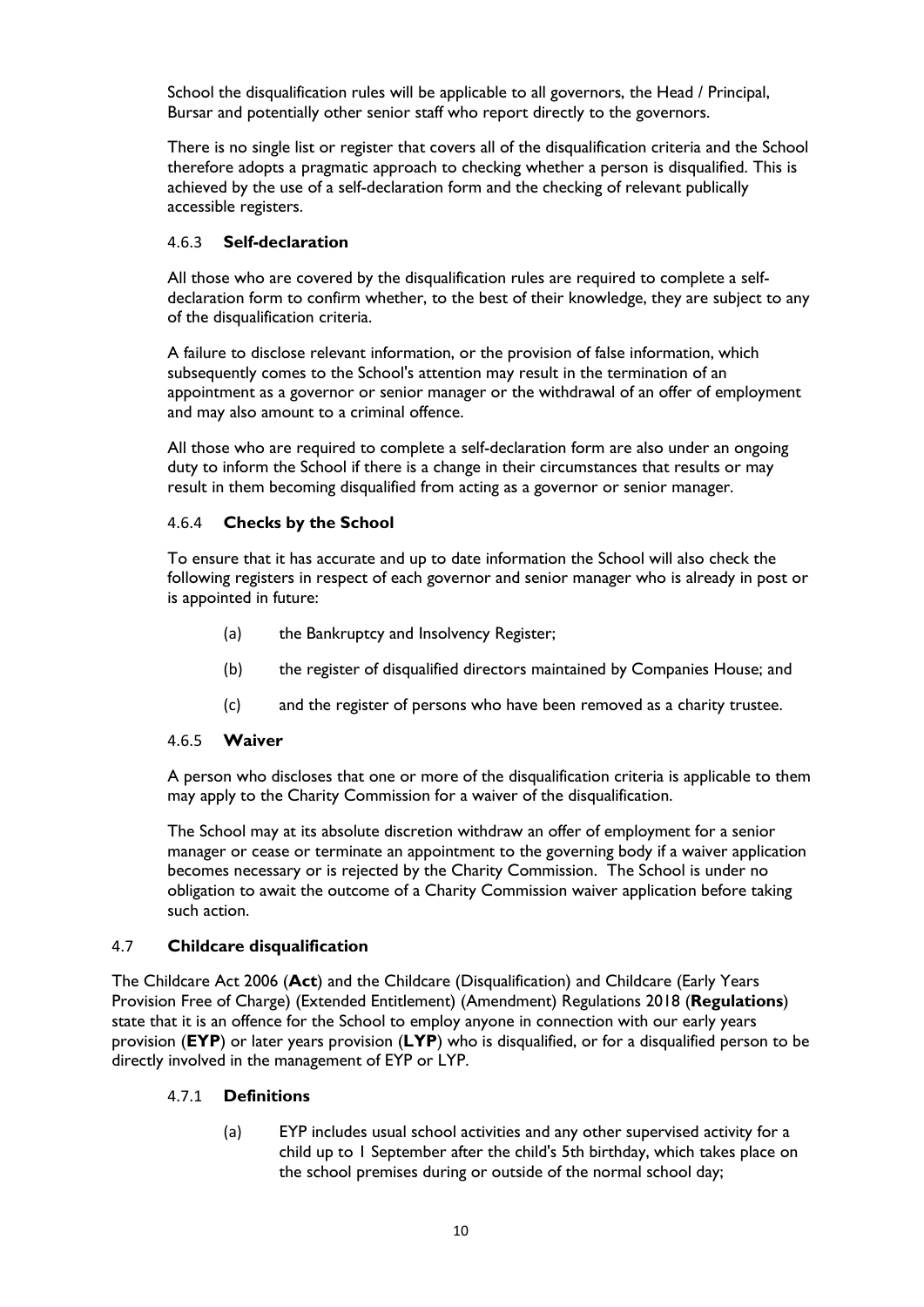(b) LYP includes provision for children not in EYP and under the age of 8 which takes place on school premises outside of the normal school day, including, for example breakfast clubs, after school clubs and holiday clubs. It does not include extended school hours for co-curricular activities such as sports activities.

DUCA states that only those individuals who are employed directly to provide childcare are covered by the Regulations. "Childcare" means any form of care for a child, which includes education and any other supervised activity for a child who is aged 5 or under. "Childcare" in LYP does not include education during school hours but does cover before and after school clubs.

# 4.7.2 **Relevant roles**

Roles which will be covered by the Regulations are teaching and teaching assistant positions in EYP, and those which involve the supervision of under 8s in LYP. Those who are directly involved in the management of EYP and LYP include the Head, and may also include other members of the leadership team as well as those involved in the day to day management of EYP or LYP at the School.

DUCA contains an express statement that cleaners, drivers, transport escorts, catering and office staff are not covered by the Regulations.

Some roles at the School may involve the provision of childcare in EYP or LYP on an occasional basis. They will not automatically be within the scope of the Regulations and the School will therefore consider whether they do on a case by case basis. The Regulations only apply to a limited number of roles within the School but do extend beyond employees to governors and volunteers who carry out relevant work in EYP or LYP.

## 4.7.3 **Grounds for disqualification**

The grounds on which a person will be disqualified from working in connection with EYP or LYP are set out in the Regulations. They are not only that a person is barred from working with children (by inclusion on the Children's Barred List) but also include:

- (a) having been cautioned (after 6 April 2007) for, or convicted of, certain criminal offences including violent and sexual criminal offences against children and adults whether committed in the United Kingdom or overseas;
- (b) various grounds relating to the care of children, including where an order is made in respect of a child under the person's care;
- (c) having been refused registration for the provision of childcare (including nurseries, day care and child minding or other childcare), having been disqualified from any such registration or having had that registration cancelled;
- (d) having been refused an application for registration of a children's home or having had any such registration cancelled; or
- (e) having been prohibited, restricted or disqualified from private fostering.

## 4.7.4 **Self-declaration form**

All applicants to whom an offer of employment is made to carry out a relevant role in EYP or LYP will be required to complete a self-declaration form confirming whether they meet any of the criteria for disqualification under the Regulations.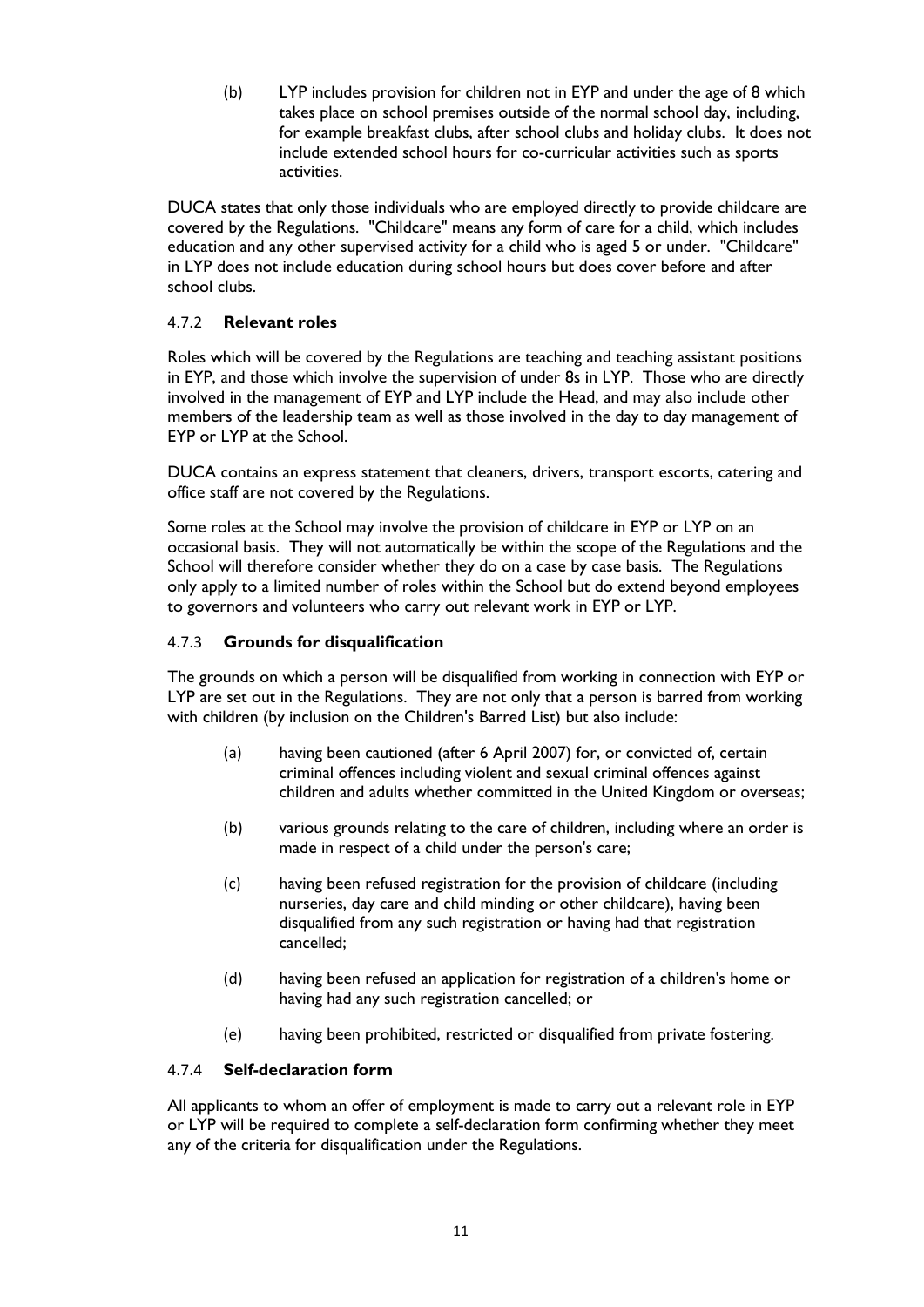The School will decide whether a role is relevant and within the scope of EYP or LYP by having regard to the guidance in DUCA. Employment with the School in any relevant role will be conditional upon completion of the self-declaration form and upon the applicant not being disqualified.

The School cannot permit any person who is currently disqualified to start work in a relevant role. The School also reserves the right at its absolute discretion to withdraw an offer of employment if, in the opinion of the School, any information disclosed in the selfdeclaration form renders that person unsuitable to work at the School.

Applicants who have any criminal records information to disclose about themselves must also provide the following information:

- (a) details of the order, restriction, conviction or caution and the date that this was made;
- (b) the relevant court or body and the sentence, if any, which was imposed; and
- (c) a copy of the relevant order or conviction.

**Applicants are not required to disclose a caution or conviction for an offence committed in the United Kingdom if it has been filtered in accordance with the DBS filtering rules (see section 4.3.1 above).**

**For the avoidance of doubt the School does not require applicants to request any criminal records information directly from the DBS. The School only requires applicants to provide relevant information about themselves "to the best of their knowledge".**

#### 4.7.5 **Waiver of a disqualification**

A person who discloses information which appears to disqualify them from working in a relevant role may apply to Ofsted for a waiver of the disqualification. The School may withdraw an offer of employment at its absolute discretion and is under no obligation to await the outcome of an Ofsted waiver application. If a waiver application is rejected the School will withdraw the conditional offer of employment.

## 4.7.6 **Retention of disqualification information**

The School will securely destroy any information which is provided by an applicant which is not relevant to the childcare disqualification requirements as soon as it is established that it is not relevant. Where a person appointed to a role at the School is found to be disqualified the School will retain any relevant information only for the period it takes for a waiver application to be heard and the decision communicated to the School, after which it will be securely destroyed.

## 4.7.7 **Continuing duty to disclose change in circumstances**

After making this declaration staff in a relevant role are under an on-going duty to inform the School if their circumstances change in a way which would mean they subsequently meet any of the criteria for disqualification. Any failure to disclose relevant information now, or of a future change in circumstances, will be treated as a serious disciplinary matter and may lead to the withdrawal of a job offer or dismissal for gross misconduct.

#### 4.8 **Medical fitness**

The School is legally required to verify the medical fitness of anyone to be appointed to a post at the School, after an offer of employment has been made but before the appointment can be confirmed.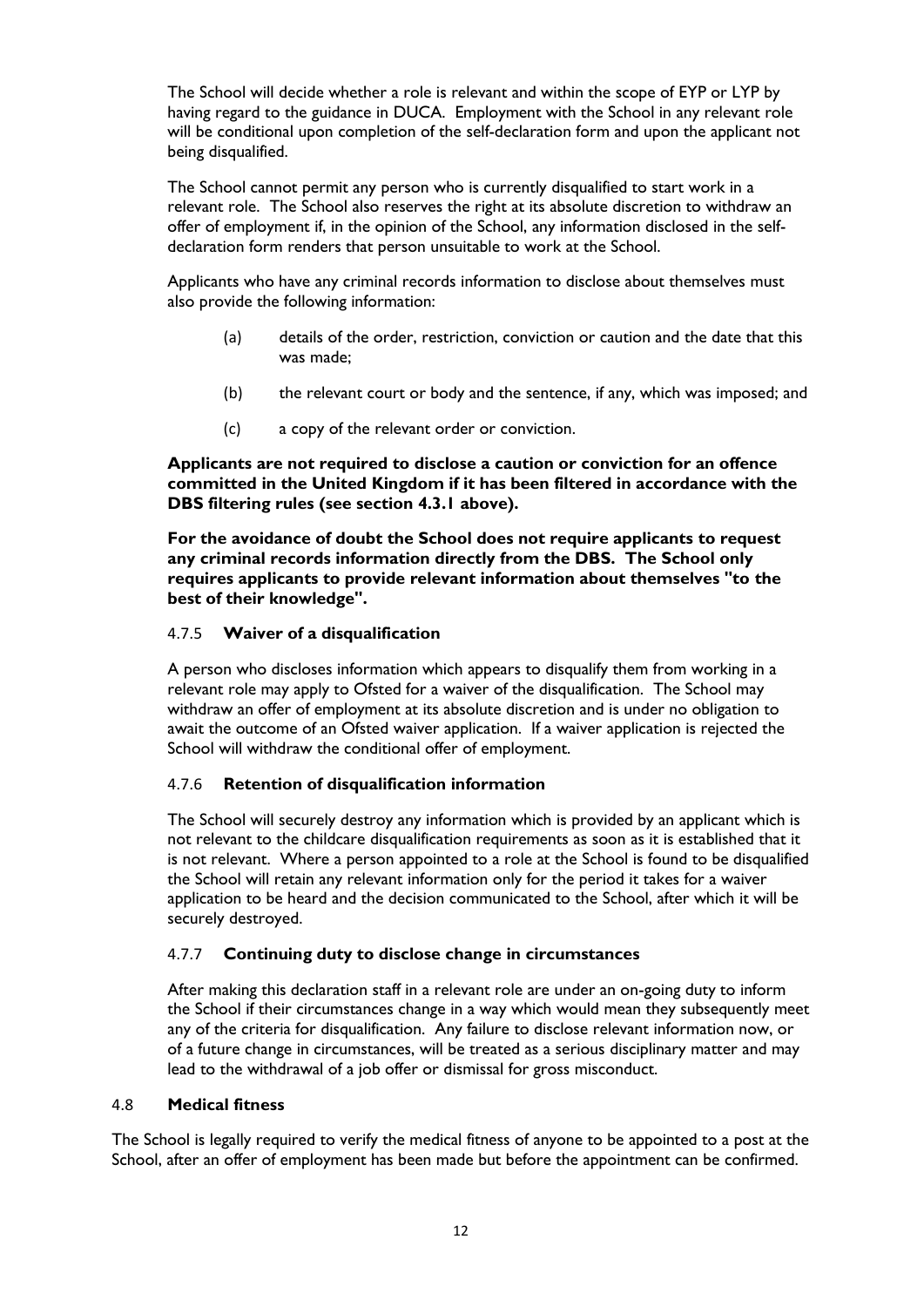Successful applicants will be required to sign a declaration of medical fitness confirming that there are no reasons, on grounds of mental or physical health, why they should not be able to discharge the responsibilities required by the role. If an applicant prefers to discuss this with the school instead, or to attend an occupational health assessment to consider their fitness for the role, they should contact the School so that appropriate arrangements can be made.

The School is aware of its duties under the Equality Act 2010. No job offer will be withdrawn without first consulting with the applicant, obtaining medical evidence, considering reasonable adjustments and suitable alternative employment.

# 5 **Contractors and agency staff**

The School must complete the same checks for contractors and their employees) undertaking regulated activity at the School as it does for its own employees. The School requires written confirmation from the contractor that it has completed these checks on all of those individuals whom it intends will work at the School before any such individual can commence work at the School.

Agencies who supply staff to the School must also complete the pre-employment checks which the School would otherwise complete for its staff. Again, the School requires confirmation that these checks have been completed before an individual can commence work at the School.

The School will independently verify the identity of individuals supplied by contractors or an agency in accordance with section 4.1 above and requires the provision of the DBS disclosure certificate before those individuals can commence work at the School.

# 6 **Volunteers**

The School will request an enhanced DBS disclosure and Children's Barred List information on all volunteers undertaking regulated activity with pupils at or on behalf of the School (the definition of regulated activity set out in section 4.3.2 above will be applied to all volunteers).

The School will request an enhanced DBS disclosure without Children's Barred List information on all volunteers who do not undertake regulated activity. This is likely to be because their volunteering duties are subject to regular, day to day supervision by a fully checked member of staff or by a volunteer who the School has deemed appropriate to supervise and ensure the safety of those pupils in their care.

Under no circumstances will the School permit an unchecked volunteer to have unsupervised contact with pupils.

It is the School's policy that a new DBS certificate is required for volunteers who will engage in regulated activity but who have not been involved in any activities with the School for three consecutive months or more. Those volunteers who are likely to be involved in activities with the School on a regular basis may be required to sign up to the DBS update service as this permits the School to obtain up to date criminal records information without delay prior to each new activity in which a volunteer participates.

In addition the School will seek to obtain such further suitability information about a volunteer as it considers appropriate in the circumstances. This may include (but is not limited to the following):

- formal or informal information provided by staff, parents and other volunteers
- character references from the volunteer's place of work or any other relevant source; and
- an informal safer recruitment interview.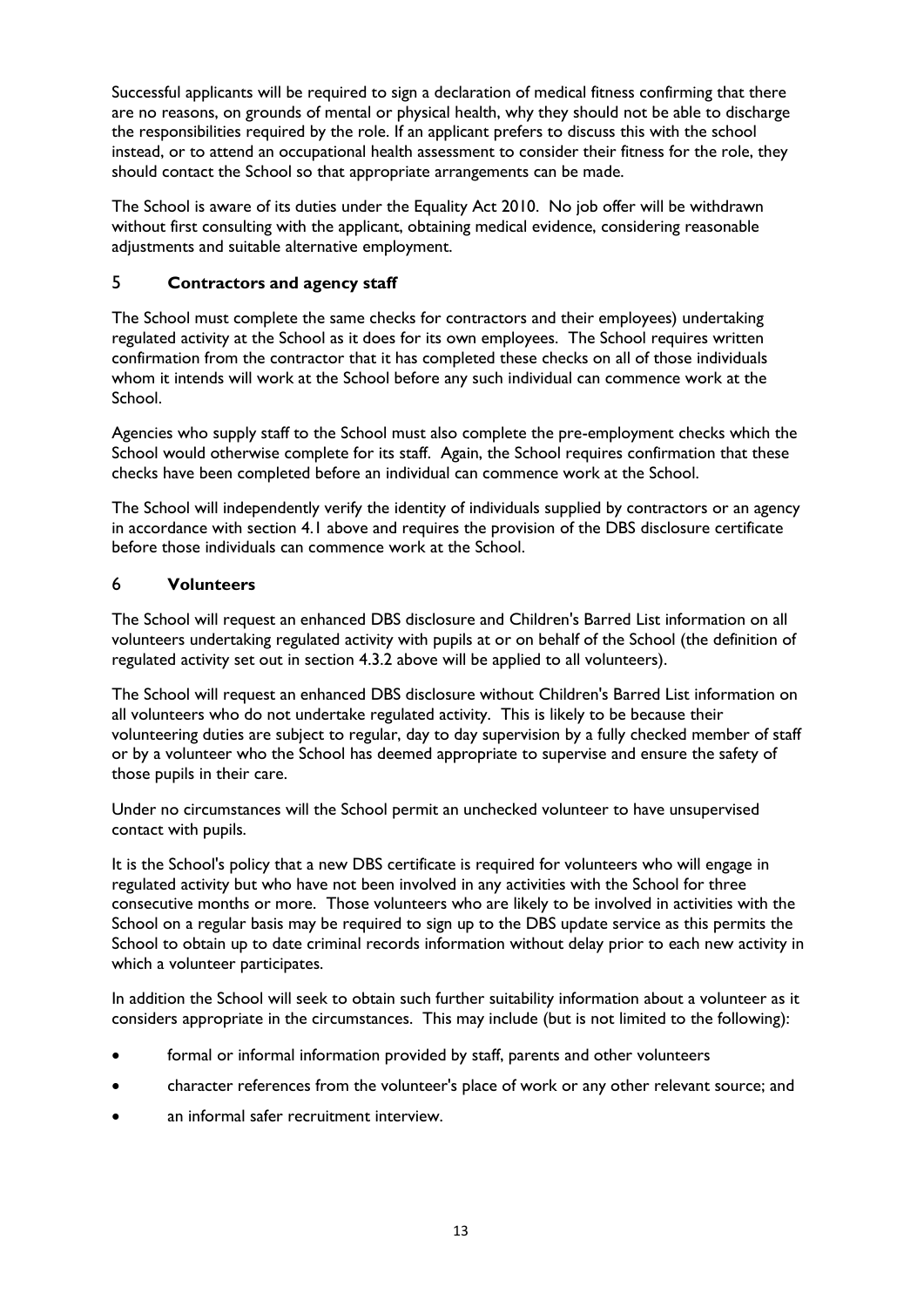# 7 **Visiting speakers and the Prevent Duty**

The Prevent Duty Guidance requires the School to have clear protocols for ensuring that any visiting speakers, whether invited by staff or by pupils, are suitable and appropriately supervised.

The School is not permitted to obtain a DBS disclosure or Children's Barred List information on any visiting speaker who does not engage in regulated activity at the School or perform any other regular duties for or on behalf of the School.

All visiting speakers will be subject to the School's usual visitors protocol. This will include signing in and out at Reception, the wearing of a visitors badge at all times and being escorted by a fully vetted member of staff between appointments.

The School will also obtain such formal or informal background information about a visiting speaker as is reasonable in the circumstances to decide whether to invite and / or permit a speaker to attend the School. In doing so the School will always have regard to the visitors protocol, the Prevent Duty Guidance and the definition of "extremism" set out in KCSIE which states:

"*"Extremism" is vocal or active opposition to fundamental British values, including democracy, the rule of law, individual liberty and mutual respect and tolerance of different faiths and beliefs. We also include in our definition of extremism calls for the death of members of our armed forces, whether in this country or overseas. Terrorist groups very often draw on extremist ideas developed by extremist organisations.*"

In fulfilling its Prevent Duty obligations the School does not discriminate on the grounds of race, colour, nationality, ethnic or national origin, religion or religious belief, sex or sexual orientation, marital or civil partner status, gender reassignment, disability or age.

## 8 **Policy on recruitment of ex-offenders**

## 8.1 **Background**

The School will not unfairly discriminate against any applicant for employment on the basis of conviction or other details disclosed. The School makes appointment decisions on the basis of merit and ability. If an applicant has a criminal record this will not automatically bar them from employment with the School. Each case will be decided on its merits in accordance with the objective assessment criteria set out in paragraph 8.2 below.

All positions within the School are exempt from the provisions of the Rehabilitation of Offenders Act 1974. All applicants must therefore declare all previous convictions and cautions, including those which would normally be considered "spent" except those received for an offence committed in the United Kingdom if it has been filtered in accordance with the DBS filtering rules (see section 4.3.1 above).

A failure to disclose a previous conviction (which should be declared) may lead to an application being rejected or, if the failure to disclose is discovered after employment has started, may lead to summary dismissal on the grounds of gross misconduct. A failure to disclose a previous conviction may also amount to a criminal offence.

It is unlawful for the School to employ anyone who is barred from working with children. It is a criminal offence for any person who is barred from working with children to apply for a position at the School. The School will make a report to the police and / or the DBS if:

- it receives an application from a barred person
- it is provided with false information in, or in support of an applicant's application; or
- it has serious concerns about an applicant's suitability to work with children.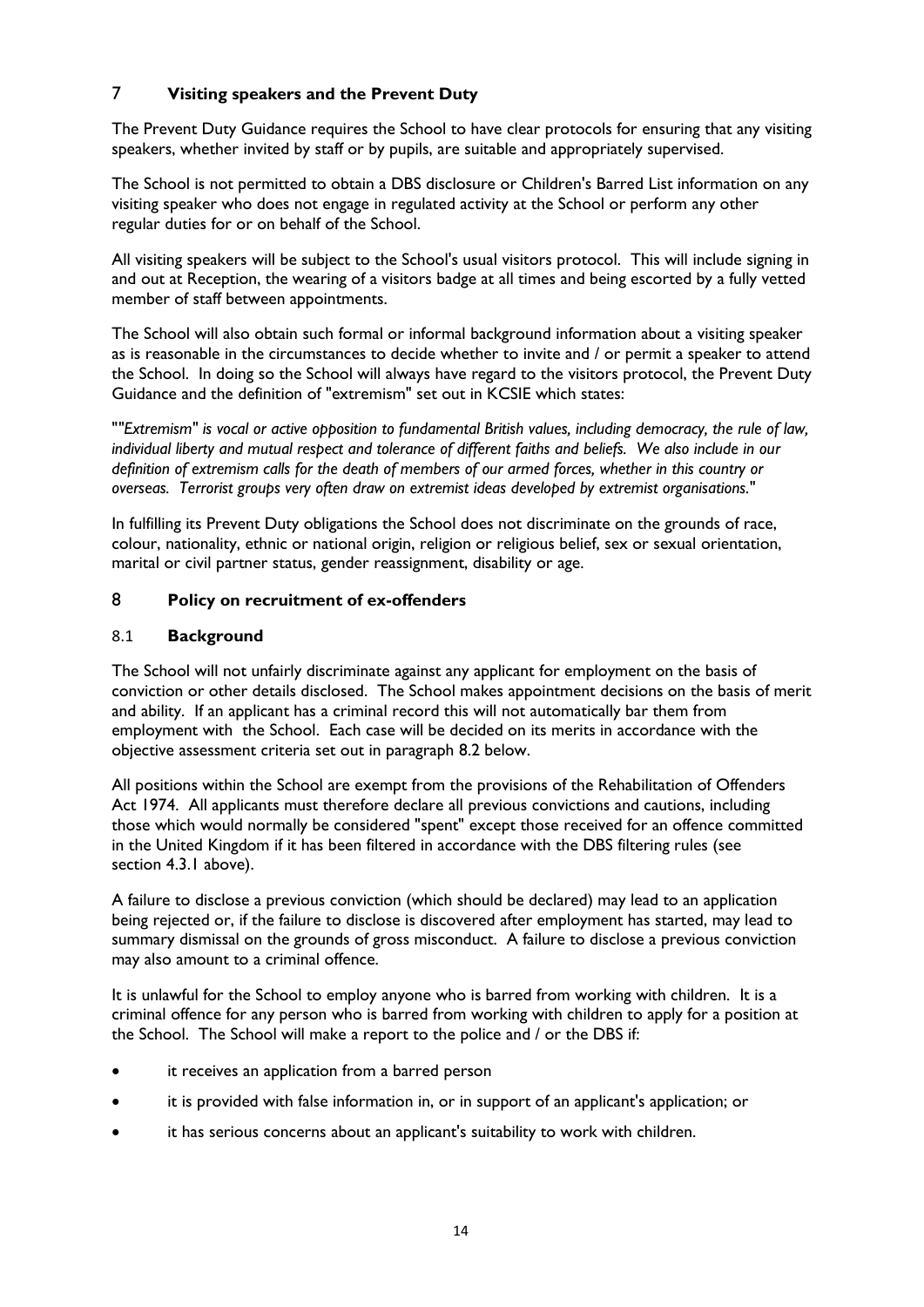# 8.2 **Assessment criteria**

In the event that relevant information (whether in relation to previous convictions or otherwise) is volunteered by an applicant during the recruitment process or obtained through a disclosure check, the School will consider the following factors before reaching a recruitment decision:

- whether the conviction or other matter revealed is relevant to the position in question
- the seriousness of any offence or other matter revealed
- the length of time since the offence or other matter occurred
- whether the applicant has a pattern of offending behaviour or other relevant matters
- whether the applicant's circumstances have changed since the offending behaviour or other relevant matters; and
- the circumstances surrounding the offence and the explanation(s) offered by the applicant.

If the post involves regular contact with children, it is the School's normal policy to consider it a high risk to employ anyone who has been convicted at any time of any the following offences:

- murder, manslaughter, rape, other serious sexual offences, grievous bodily harm or other serious acts of violence; or
- serious class A drug related offences, robbery, burglary, theft, deception or fraud.

If the post involves access to money or budget responsibility, it is the School's normal policy to consider it a high risk to employ anyone who has been convicted at any time of robbery, burglary, theft, deception or fraud.

If the post involves some driving responsibilities, it is the School's normal policy to consider it a high risk to employ anyone who has been convicted of drink driving within the last ten years.

## 8.3 **Assessment procedure**

In the event that relevant information (whether in relation to previous convictions or otherwise) is volunteered by an applicant during the recruitment process or obtained through a disclosure check, the School will carry out a risk assessment by reference to the criteria set out above. The assessment form must be signed by the Head of the School before a position is offered or confirmed.

If an applicant wishes to dispute any information contained in a disclosure, they may do so by contacting the DBS. In cases where the applicant would otherwise be offered a position were it not for the disputed information, the School may, where practicable and at its discretion, defer a final decision about the appointment until the applicant has had a reasonable opportunity to challenge the disclosure information.

# 8.4 **Retention and security of disclosure information**

The School's policy is to observe the guidance issued or supported by the DBS on the use of disclosure information.

# 9 **Whistleblowing and exit interviews**

All staff are expected and encouraged to raise concerns they have, whether related to the safeguarding and welfare of pupils, the conduct of staff or other matters, during the course of their employment in accordance with the School's polices (including the Whistleblowing Policy, the Safeguarding Policy and the Staff Code of Conduct). All staff receive training so that they understand the School's expectations. Safeguarding children is at the centre of the School's culture and is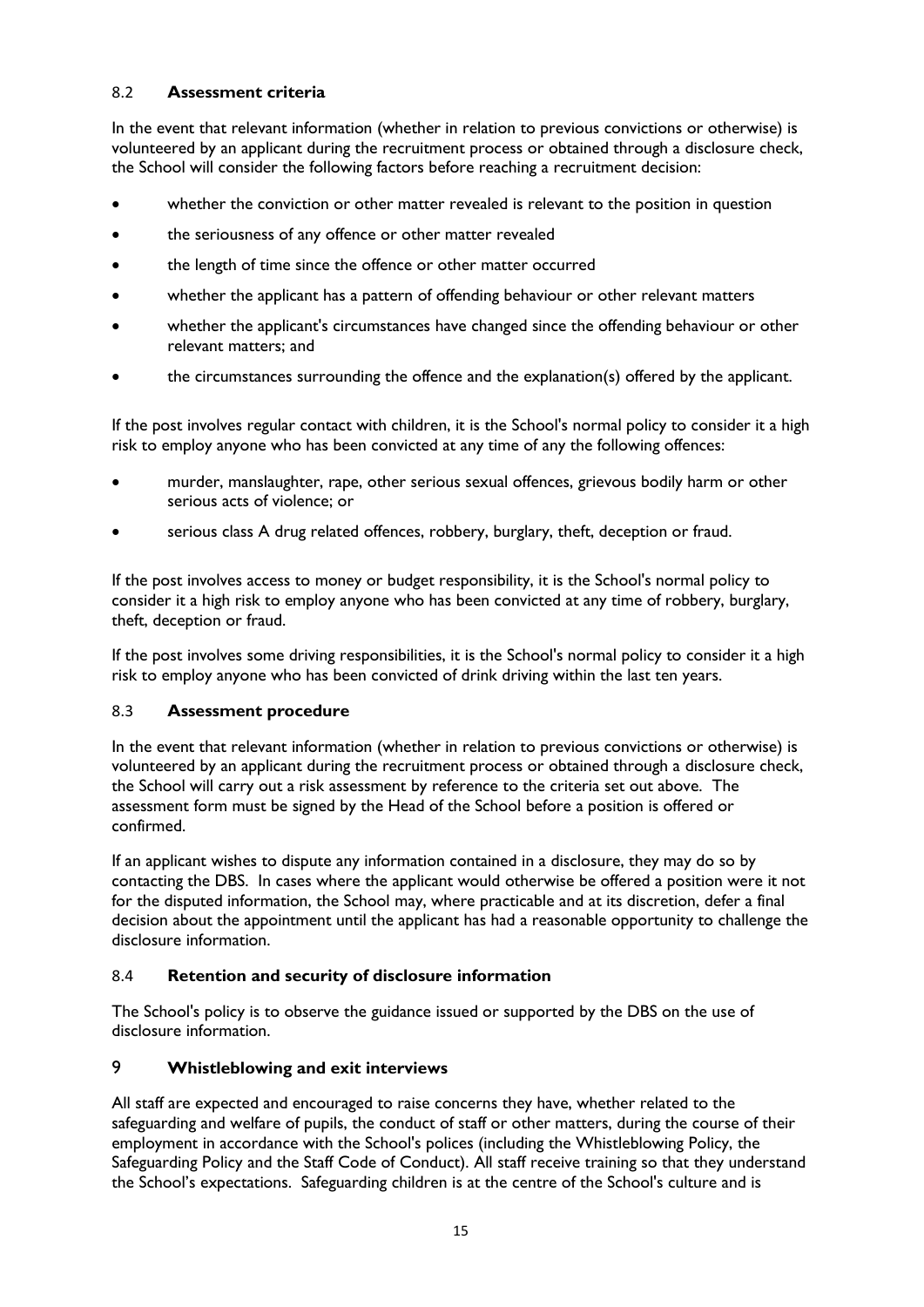accordingly considered formally during staff performance development reviews and appraisal and finally at an exit interview which is held with all leavers.

# 10 **Referrals to the DBS and Teaching Regulation Agency**

This policy is primarily concerned with the promotion and practice of safer recruitment. However, applicants should also be aware that the School has legal responsibilities to fulfil when employment comes to an end. In particular, the School has a legal duty to make a referral to the DBS where;

- an individual has applied for a position at the School despite being barred from working with children; and/or
- an individual has been removed by the School from working in regulated activity (whether paid or unpaid), or has resigned prior to being removed, because they have harmed, or pose a risk of harm to, a child.

The DBS will consider whether to impose sanctions on that individual which may restrict or prevent them from working with children in future.

In addition,, if a teacher is dismissed because they are found to have committed serious misconduct or they have breached the Teachers' Standards, or they resign prior to dismissal on such grounds,the school will make a referral to the Teaching Regulation Agency.

The Teaching Regulation Agency will consider whether to impose a prohibition from teaching order.

# 11 **Queries**

If an applicant has any queries on how to apply for a post at the School, they should contact the person responsible for HR.

**Person responsible for this policy: Deputy Bursar Policy reviewed: October 2021 New review date: September 2022**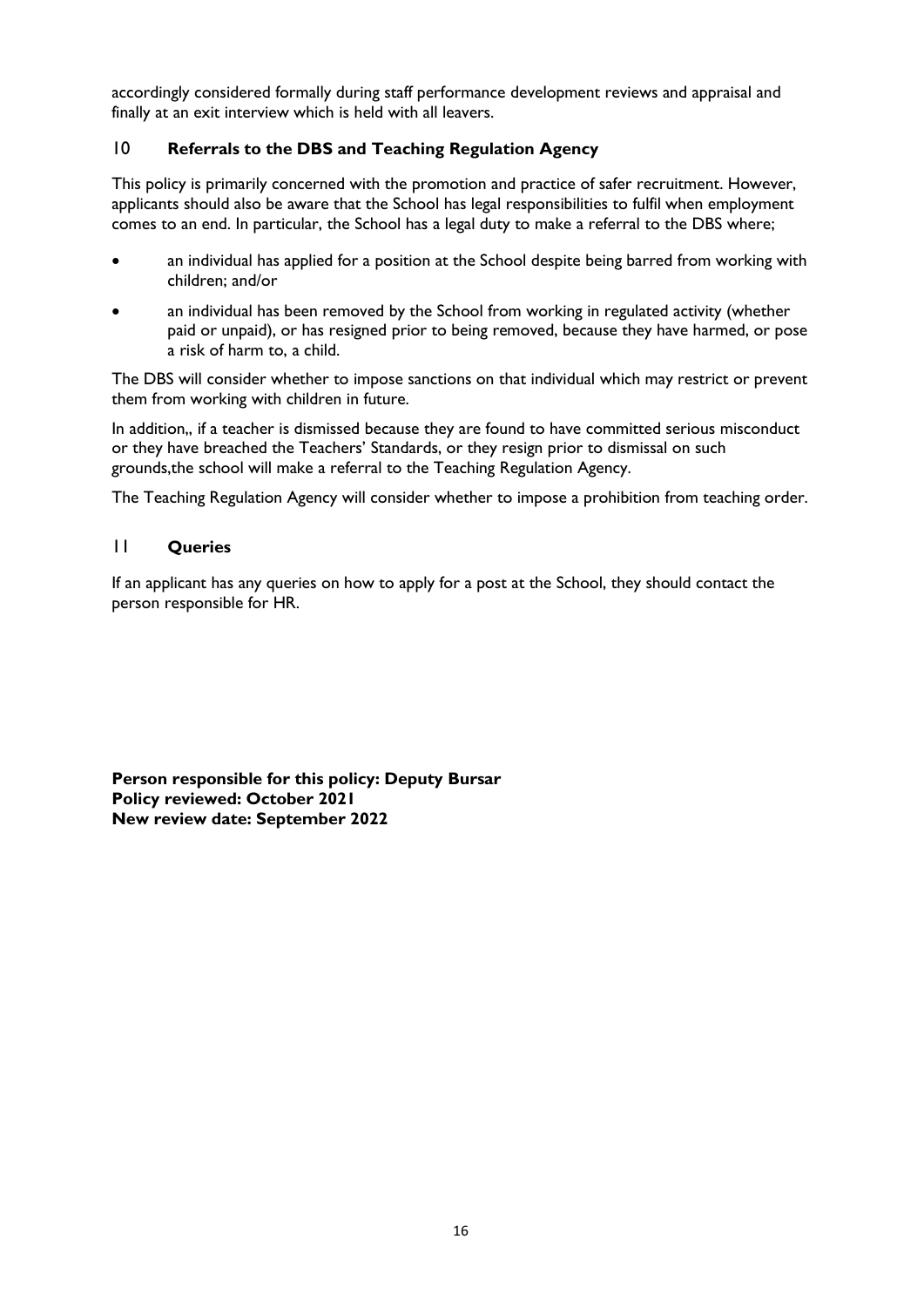#### **Appendix 1 List of valid identity documents**

#### **Group 1: primary identity documents**

- current valid passport
- biometric residence permit (UK)
- current driving licence photocard full or provisional (UK / Isle of Man and Channel Islands.
- birth certificate issued within 12 months of birth (UK, Isle of Man and Channel Islands including those issued by UK authorities overseas, such as Embassies, High Commissions and HM Forces)
- adoption certificate (UK and Channel Islands)

#### **Group 2a: trusted government documents**

- current driving licence photocard full or provisional (all countries outside the UK excluding Isle of Man and Channel Islands)
- current driving licence paper version if issued before 1998 full or provisional (UK / Isle of Man and Channel Islands).
- birth certificate issued after time of birth (UK, Isle of Man and Channel Islands)
- marriage / civil partnership certificate (UK and Channel Islands)
- immigration document, visa or work permit (issued by a country outside the UK. Valid only for roles whereby the applicant is living and working outside of the UK. Visa / permit must relate to the non-UK country in which the role is based)
- HM Forces ID card (UK)
- fire arms licence (UK, Channel Islands and Isle of Man)

All driving licences must be valid.